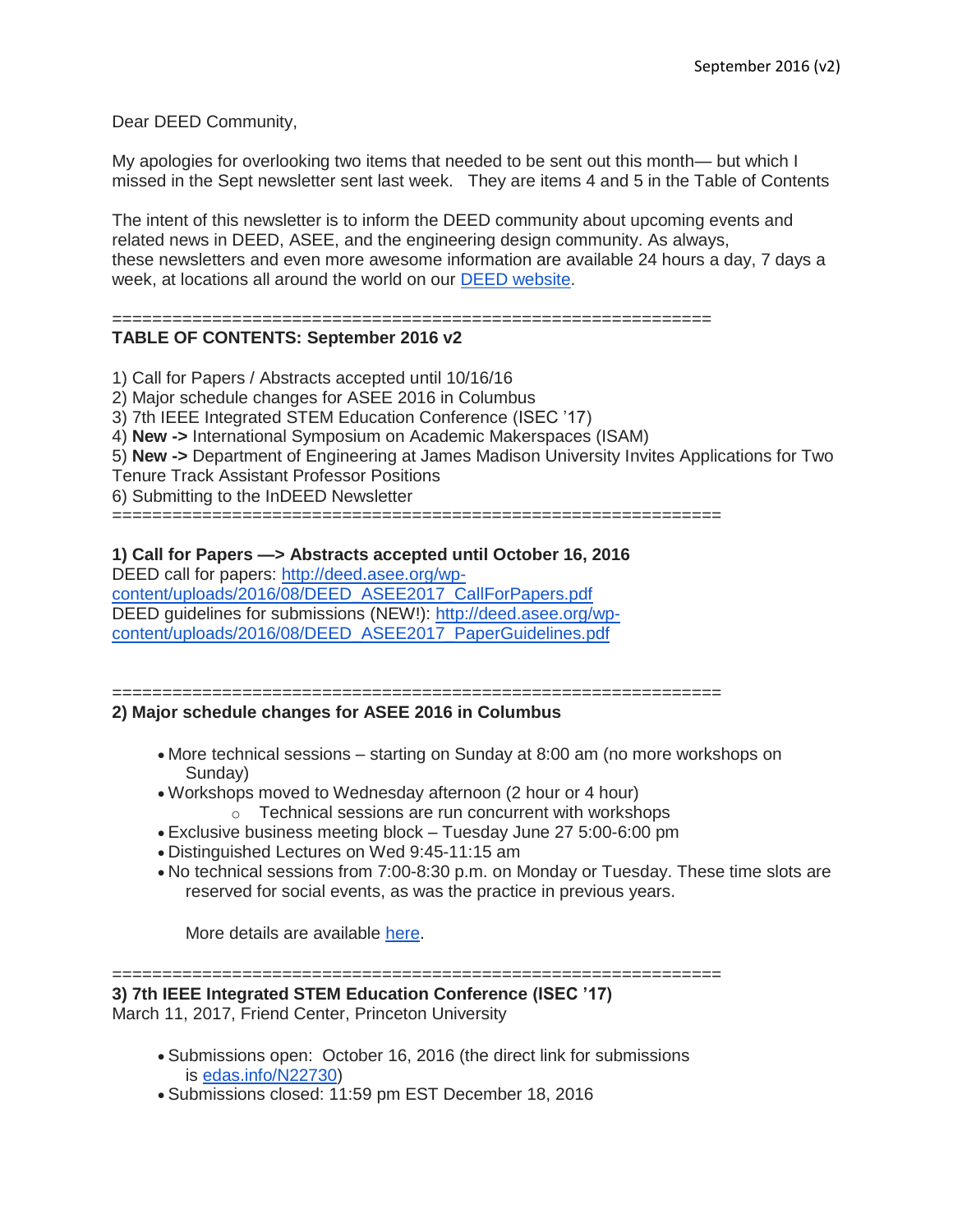- Acceptances sent: January 15, 2017
- Final revisions due: February 5, 2017
- Early registration deadline: February 28, 2017

ISEC is known for presenting cutting-edge research in and experiences with integrated approaches to the study of science, math, and technology through experiences and activities based in engineering and other design disciplines.

Please visit us at [ewh.ieee.org/conf/stem](http://ewh.ieee.org/conf/stem) for information on paper format requirements, fees, and other conference information; follow us on Twitter @IEEE\_ISEC; and like us on Facebook. Contact us at [ieee.isec@gmail.com](mailto:ieee.isec@gmail.com) for more information. We look forward to your participation in ISEC 2017!

#### =============================================================

**4) International Symposium on Academic Makerspaces (ISAM)** November 13-16,2016 – MIT - Cambridge, MA

Registration is now open for the first International Symposium on Academic Makerspaces. The symposium will be a gathering of leaders from institutions that have, and are considering having, a makerspace on campus. The meeting will feature keynote addresses, presented papers, panel discussions, vendor interactions, and video presentations to advance the dialog on and share best practices associated with higher education makerspaces. Information is available at <http://project-manus.mit.edu/home/conference> .

=============================================================

### **5) Department of Engineering at James Madison University Invites Applications for Two Tenure Track Assistant Professor Positions**

The Department of Engineering at James Madison University invites applicants who strive to be world-class engineering educators for two open tenure-track Assistant Professor positions to start in August 2017. We are seeking two colleagues with experience in the engineering application of modeling, data science, risk analysis; resilient built and natural infrastructure systems; or related areas. Successful applicants will be able to teach throughout our undergraduate curriculum and will be expected to develop collaborative, cross-cutting and transformative scholarship and student mentoring opportunities that complement or bridge ongoing engineering endeavors. We value excellence in innovative, evidencebased undergraduate teaching, as well as engaging undergraduate students through project and research experiences. Compelling candidates will capitalize on university-wide initiatives such as ethical reasoning; creativity, innovation, and entrepreneurship; community and civic engagement; and sustainability. A Ph.D. in any engineering discipline or related eld is required. Experience outside academia is strongly desirable.

Salary is commensurate with experience. Applications are being accepted immediately, and review will begin on November 7, 2016. Applications will be accepted and reviewed until the position is lled, contingent on state authorization. For additional information and to apply, visit https:// [JobLink.jmu.edu](http://joblink.jmu.edu/) and search for posting number (Posting 0407647). Only completed submissions that are uploaded electronically to the JMU JobLink system will be considered.

James Madison University is an equal opportunity employer committed to creating and supporting a diverse and inclusive work and educational community that is free of all forms of discrimination.